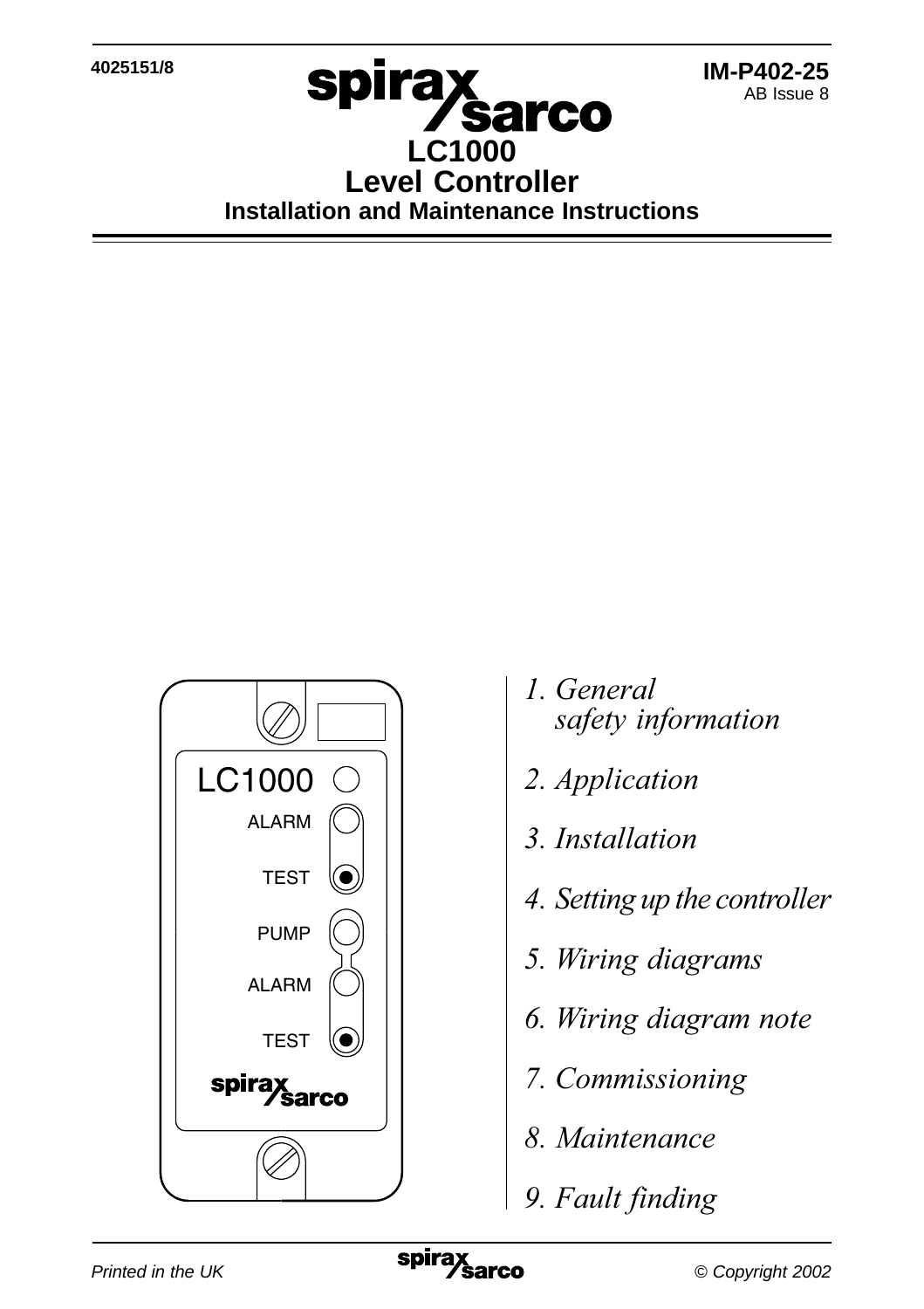## 1. General safety information

**Your attention is drawn to the relevant Supplementary Safety Information sheet supplied with the product as well as to any National or local regulations.**

**Safe operation of the product depends on it being properly installed, commissioned and maintained by a qualified person in compliance with the operating instructions. It is essential to comply with general installation and safety instructions for pipeline and plant construction, as well as to make proper use of tools and safety equipment.**

**The product is designed and constructed to withstand the forces encountered during normal use. Use of the product for any other purpose, or failure to install the product in accordance with these Installation and Maintenance Instructions, could cause damage to the product, will invalidate the marking, and may cause injury or fatality to personnel.**

## **Additional Safety Notes:**

### **Level control and level limiting products in steam boilers**

**Products /systems must be selected, installed, operated, and tested in accordance with: - Local or National standards and regulations.**

- **- Guidance Notes, (Health and Safety Executive PM5 in the UK).**
- **- The requirements of Approvals Authorities.**
- **- Boiler Insurance Companies and their Inspectors.**
- **- Boiler manufacturer's specifications.**

**Two independent low water limiting systems must be installed on steam boilers. Level probes must be installed in separate protection tubes/chambers, with sufficient clearance between the tips, and earth.**

**Each probe must be connected to an independent controller. The alarm relays must isolate the boiler heat supply at low alarm status.**

**A high water alarm may be part of the water level control, or a separate system. An independent high water alarm system must be fitted if it is considered a safety requirement. In this case, the relays must simultaneously isolate the feedwater supply and the boiler heat supply at high alarm status. All boiler water limiters require regular functional testing.**

**The level probe and controller is only part of the safety system. To complete the system, additional circuitry (wiring, relays, alarm bell/lamp etc.) is required. Circuitry must be designed and wired to 'fail-safe'.**

**A suitable water treatment regime must be used to ensure continuous safe and correct operation of the control and limiter systems. Consult the above authorities and a competent water treatment company.**

### **Warning**

**Isolate the mains supply before unplugging the controller since hazardous voltages will be exposed on the controller base. This product complies with the requirements of Electromagnetic Compatibility Directive 89/336/EEC by meeting the standards of:**

- **- BS EN 50081-1 (Emissions) and**
- **- BS EN 61000-6-2 (Immunity).**

**The following conditions should be avoided as they may create interference above the limits specified in BS EN 61000-6-2 if:**

- **- The product or its wiring is located near a radio transmitter.**
- **- Excessive electrical noise occurs on the mains supply. Power line protectors (ac) should be installed if mains supply noise is likely. Protectors can combine filtering, suppression, surge and spike arrestors.**
- **- Cellular telephones and mobile radios may cause interference if used within approximately 1 metre (39") of the product or its wiring. The actual separation distance necessary will vary according to the surroundings of the installation and the power of the transmitter.**

**If this product is not used in the manner specified by this IMI, then the protection provided may be impaired.**

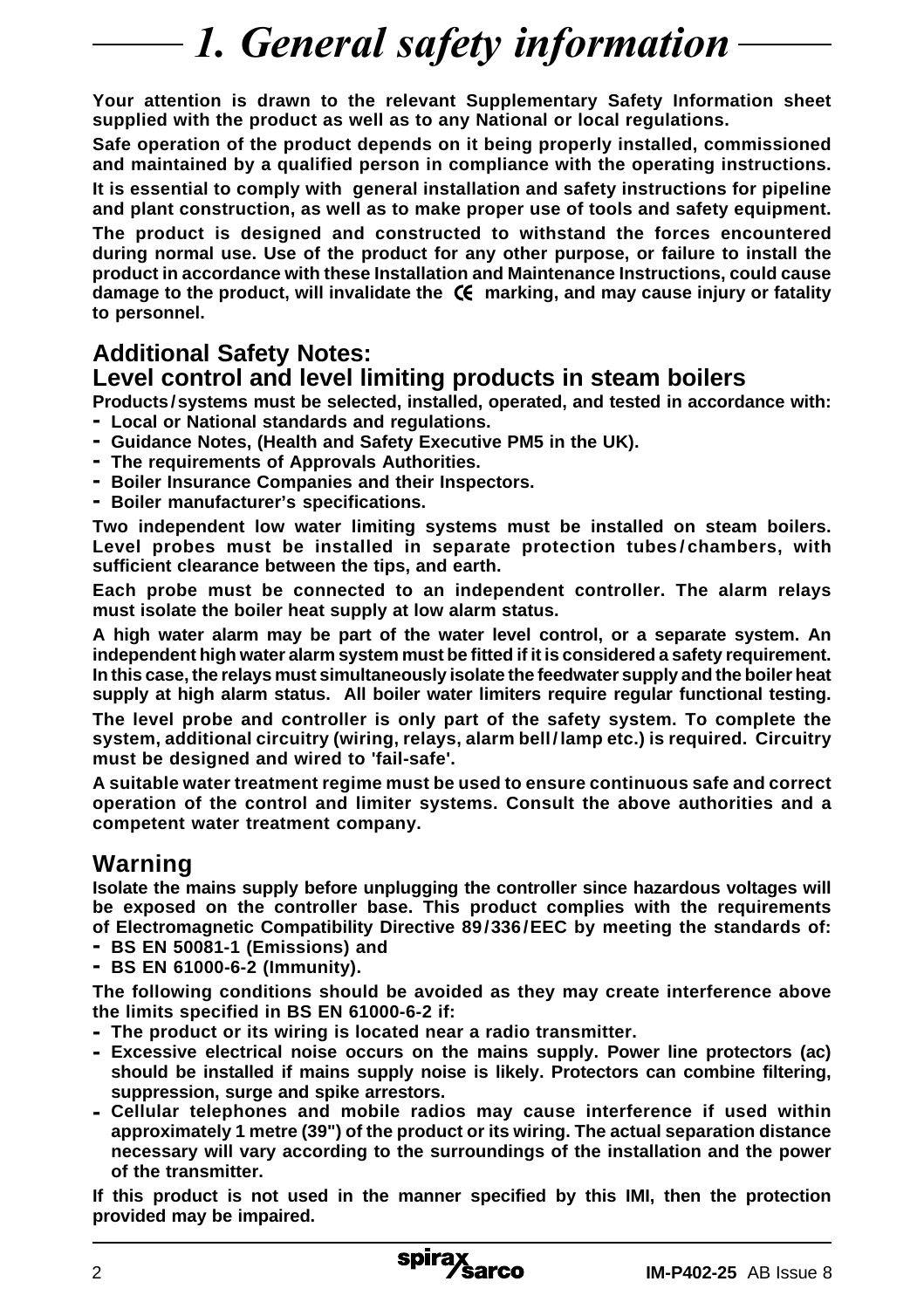# 2. *Application*

The LC1000 is a two channel level controller for use with conductivity level probes in conductive liquids. The controller is suitable for use with virtually all qualities of industrial waters from condensate or boiler water to salt solutions, and can be used in water with an electrical conductivity as low as 10 µS/cm.

The LC1000 has two sensitivity levels and a wave filter function which allow it to give a precise response under the very different conductivity and turbulence conditions found in tanks and high output boilers.

Both functions are switch selectable.

The controller needs to be set up before installation to suit the mains supply voltage and to provide the required level control and level alarm functions. See 'Setting up the Controller'. Configuration labels are provided for the controller front panel and enclosure chassis plate.

Probe tips are energised with a voltage of less than 3 Vac when exposed, almost zero when immersed.

## 3. Installation

#### **WARNING:**

**Isolate the mains supply before unplugging the controller since hazardous voltages will be exposed on the controller base.**

To unplug the controller from its base, undo the two retaining screws and pull the controller straight forwards. Rocking the controller in the vertical plane will ease removal.

The controller should be installed in an enclosure or control panel to provide environmental protection. Spirax Sarco can provide suitable metal or plastic enclosures.

The controller may be mounted on a 'top hat' DIN rail using the clip provided or the clip can be removed and the controller base screwed directly to a chassis plate.

#### **Caution: Allow 15 mm spacing between multiple units for air circulation.**

The controller is for installation category II (Overvoltage category) and must be installed in accordance with IEC 60364 or equivalent. The controller and all connected circuits must have a common isolation system which meets the relevant requirements of IEC 60947-1 and IEC 60947-3 or equivalent. This must be positioned close to the controller and clearly identified as the disconnect device.

A quick blow 3 amp external fuse must be fitted in all phases of the controller and relay supply. The relays are rated at 250 Vac 3 A and must be on the same phase as the controller supply.

**Note:-** the wiring diagrams (Section 5) show all relays in the power off position.

Screened cable is required for the probe. To comply with EMC requirements use Pirelli FP200 or Delta Crompton OHLS, 1 mm**<sup>2</sup>** . The same type of cable may be used for the mains wiring. Connect the screens as shown in the wiring diagrams (Section 5).

**If this product is not used in the manner specified in this IMI, then the protection provided may be impaired.**

| Maximum ambient temperature<br>Minimum ambient temperature |                                                                                                                                    | $55^{\circ}$ C | (131°F)         |  |  |
|------------------------------------------------------------|------------------------------------------------------------------------------------------------------------------------------------|----------------|-----------------|--|--|
|                                                            |                                                                                                                                    | $0^{\circ}$ C  | $(32^{\circ}F)$ |  |  |
| Indoor use only                                            |                                                                                                                                    |                |                 |  |  |
| Altitude up to                                             |                                                                                                                                    | 2 000 m        | (6561 ft)       |  |  |
| <b>Humidity</b>                                            | Maximum relative humidity 80% for temperature up to 31°C (87.8°F)<br>decreasing linearly to 50% relative humidity at 40°C (104°F). |                |                 |  |  |
| <b>Protection rating</b>                                   |                                                                                                                                    | IP40           |                 |  |  |
| Maximum cable length (controller to probe)<br>30 m         |                                                                                                                                    | (98 ft)        |                 |  |  |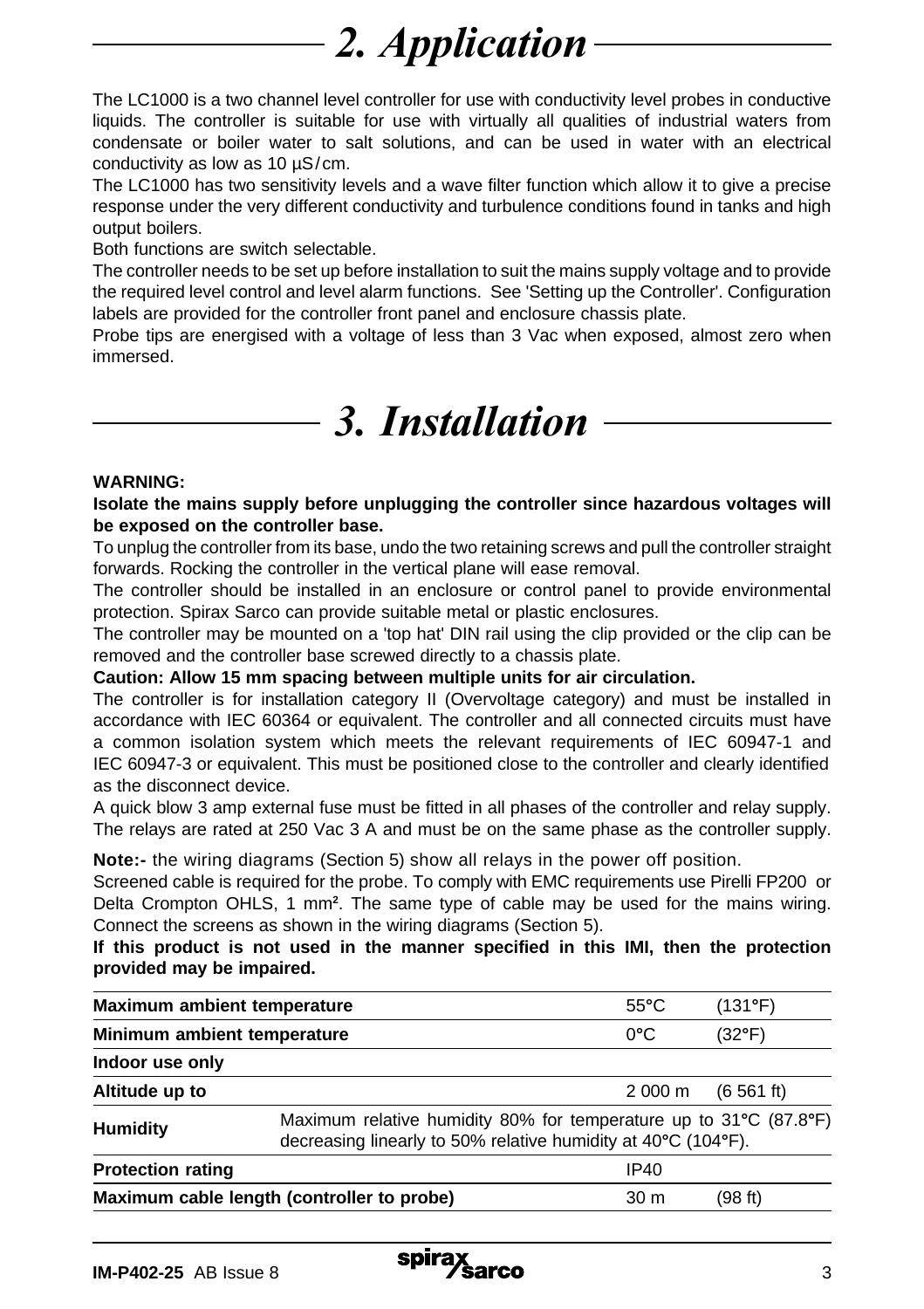## 4. Setting up the controller

## **4.1 Setting up the controller**

### **The controller is set up as follows:**

- **-** 230 V mains supply
- **-** High water level alarm
- **-** Low sensitivity
- **-** Wave filter off
- **-** Pumping-in control

## **4.2 To change the mains supply voltage:**

- **-** Loosen the two cover clamping screws.
- **-** Unplug the controller from its base.
- **-** Remove the rear cover panel.
- **-** Slide out the printed circuit board assembly.
- **-** Move the voltage selection switch to 115 V.
- **-** Replace the printed circuit board assembly.
- **-** Replace the rear cover panel.
- **-** Plug the controller into the base.
- **-** Tighten the cover screws.

### **The controller is suitable for operations at the following voltages:**

| Mains supply voltage             | 230 V setting                                         |      | 198 V - 264 V |
|----------------------------------|-------------------------------------------------------|------|---------------|
|                                  | 115 V setting                                         |      | 99 V - 132 V  |
| Frequency                        |                                                       |      | $50 - 60$ Hz  |
| <b>Maximum power consumption</b> |                                                       | 6 VA |               |
|                                  | 20 mm Cartridge, 100 mA anti-surge (T)*               |      |               |
| <b>Fuse type</b>                 | Earlier units - Plug in, TR5, 100 mA anti-surge (T)** |      |               |

Spare 100 mA 20 mm cartridge fuses (set of 3) may be obtained from Spirax Sarco - quote **\*** Stock no. 4033380.

Spare 100 mA TR5 plug-in fuses for earlier units are also obtainable - Stock No. 4025780 (set of 3). **\*\***

## **4.3 To change the control and alarm functions:**

- **-** Unplug the controller from its base.
- **-** Remove the rear cover panel.
- **-** Slide out the printed circuit board.
- **-** An 8-way switch on the printed circuit board determines the controller functions.
- **-** Set the switches to the positions shown on the wiring diagrams for the chosen duties .
- **-** Replace the printed board.
- **-** Ensure that the LED's and test switches engage with the holes in the front panel.
- **-** Replace the rear cover panel.

### **4.4 Probe sensitivity setting - switches 1 and 2**

The controller is supplied set to low sensitivity, for steam boilers, with switches 1 and 2 ON. The controller will work with all conductivities down to 100 µS/cm in this mode.

If it is thought that the conductivity could ever fall below this level, (e.g. for applications such as tanks, hot water boilers and condensate return), set switches 1 and 2 to OFF, as a higher sensitivity is required. The controller will operate correctly with a minimum water conductivity of 10 µS/cm in this mode.



115 V setting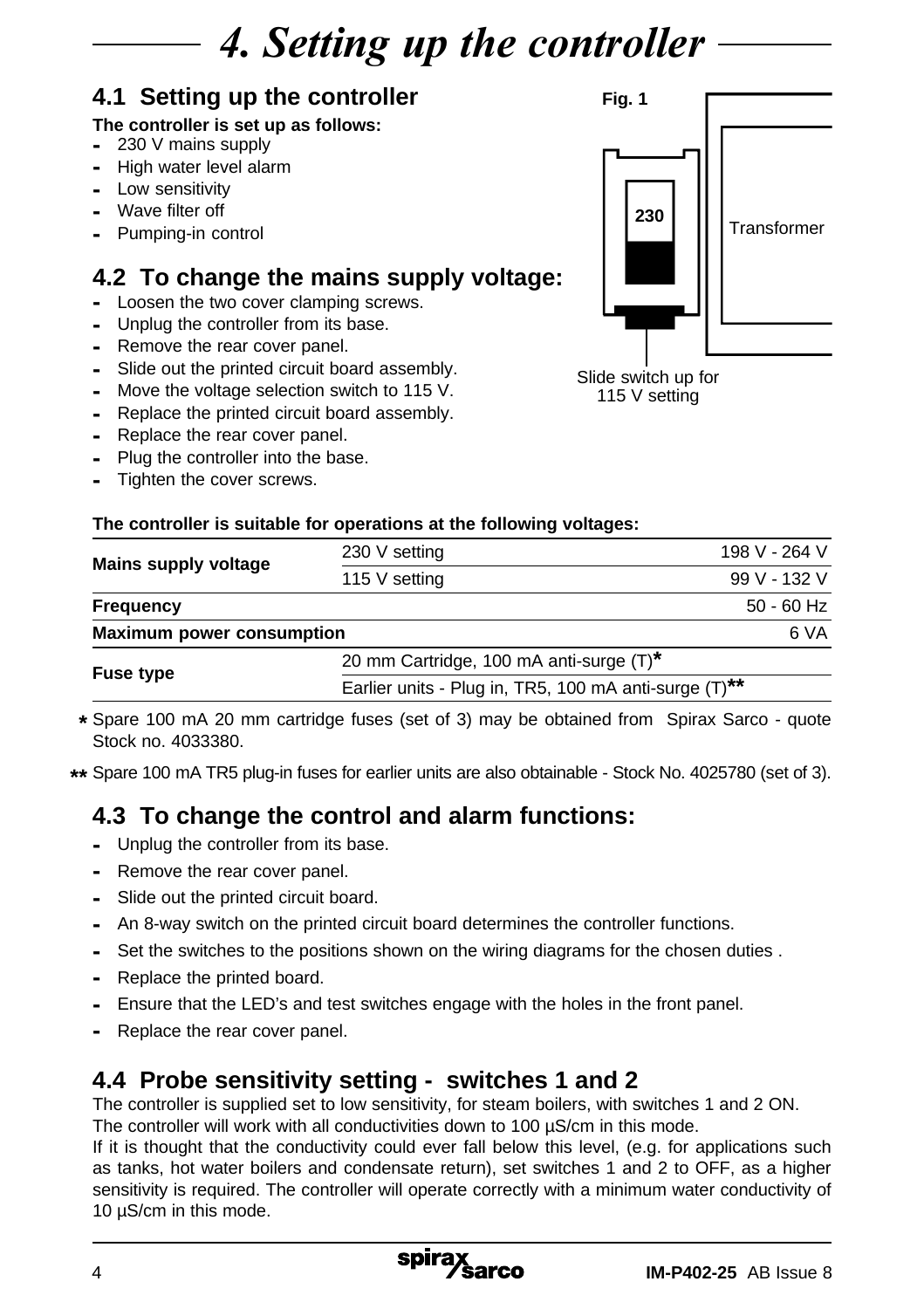## **4.5 Wave filter - switches 5 and 6**

This feature provides a delayed response for high output boilers where waves and high turbulence may otherwise cause over-frequent switching of the controller output relays. If the wave filter is required, set switches 5 and 6 to ON.



**Fig. 2 The LC1000 is supplied with the switch settings set as shown in bold**

## 5. Wiring diagrams

### **5.1 Screen connection**

An earth current loop is created if a wire or screen is connected between two earth points, which are at different potential (voltage). If the instructions are followed correctly, then the probe and controller screen will only be connected to the earth at one end.

#### **Note: The earth terminal is a functional earth rather than a protective earth.**

A protective earth provides protection from electric shock under a single fault condition. This product has a double insulation and therefore does not require a protective earth.

A functional earth is used in order for the product to operate. In this application, the earth (tank/boiler shell) is used as the common of the probe. It also provides a sink/drain for any electrical interference.

Ensure that the screen is connected to the earth terminal of the probe and to the common terminal of the controller.

The common terminal of the controller must only be earthed via the probe.

#### **CAUTION:**

**Do not connect the common terminal to an earth local to the controller. To do so may induce an earth current loop, which may reduce the performance or damage the product.**

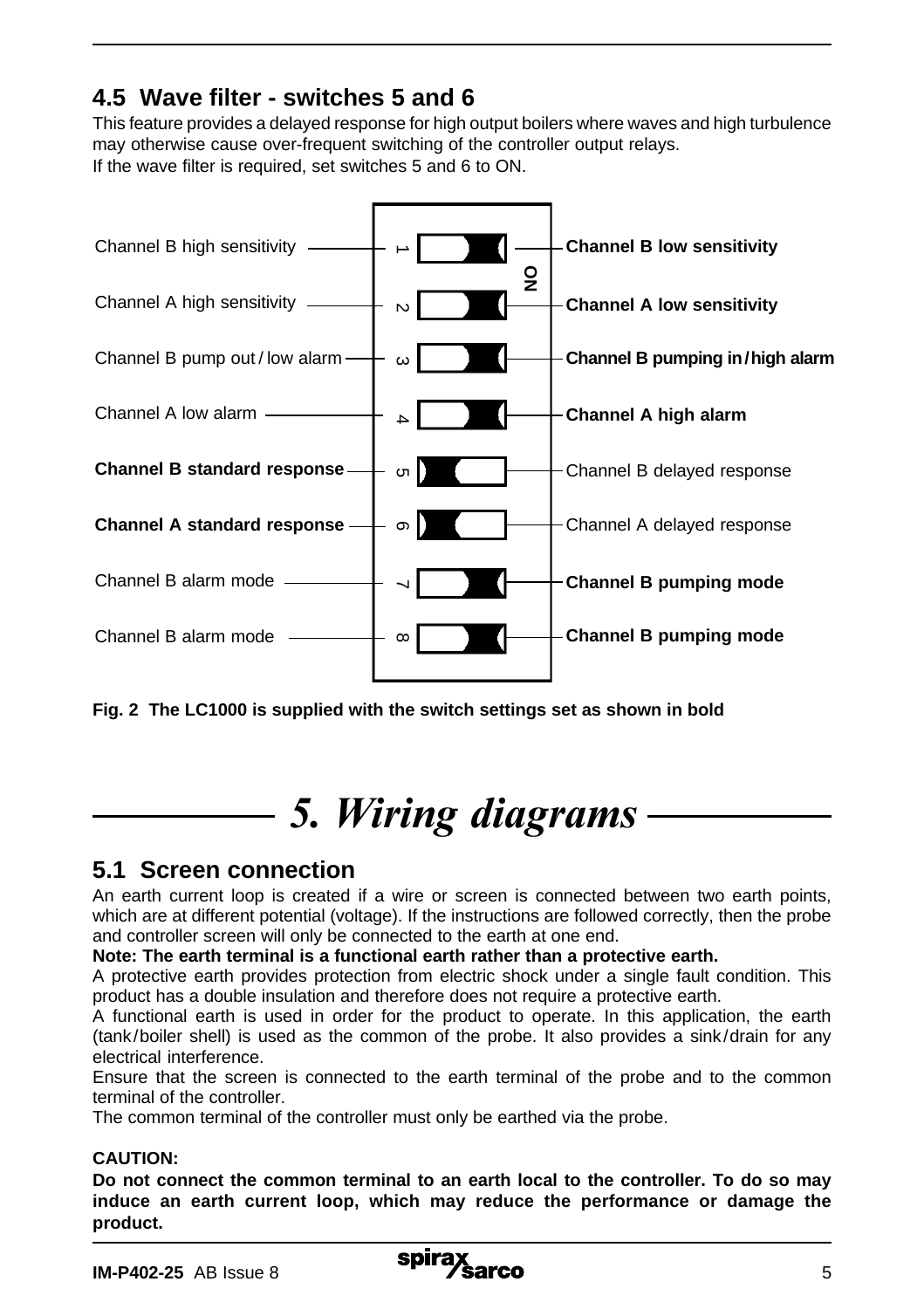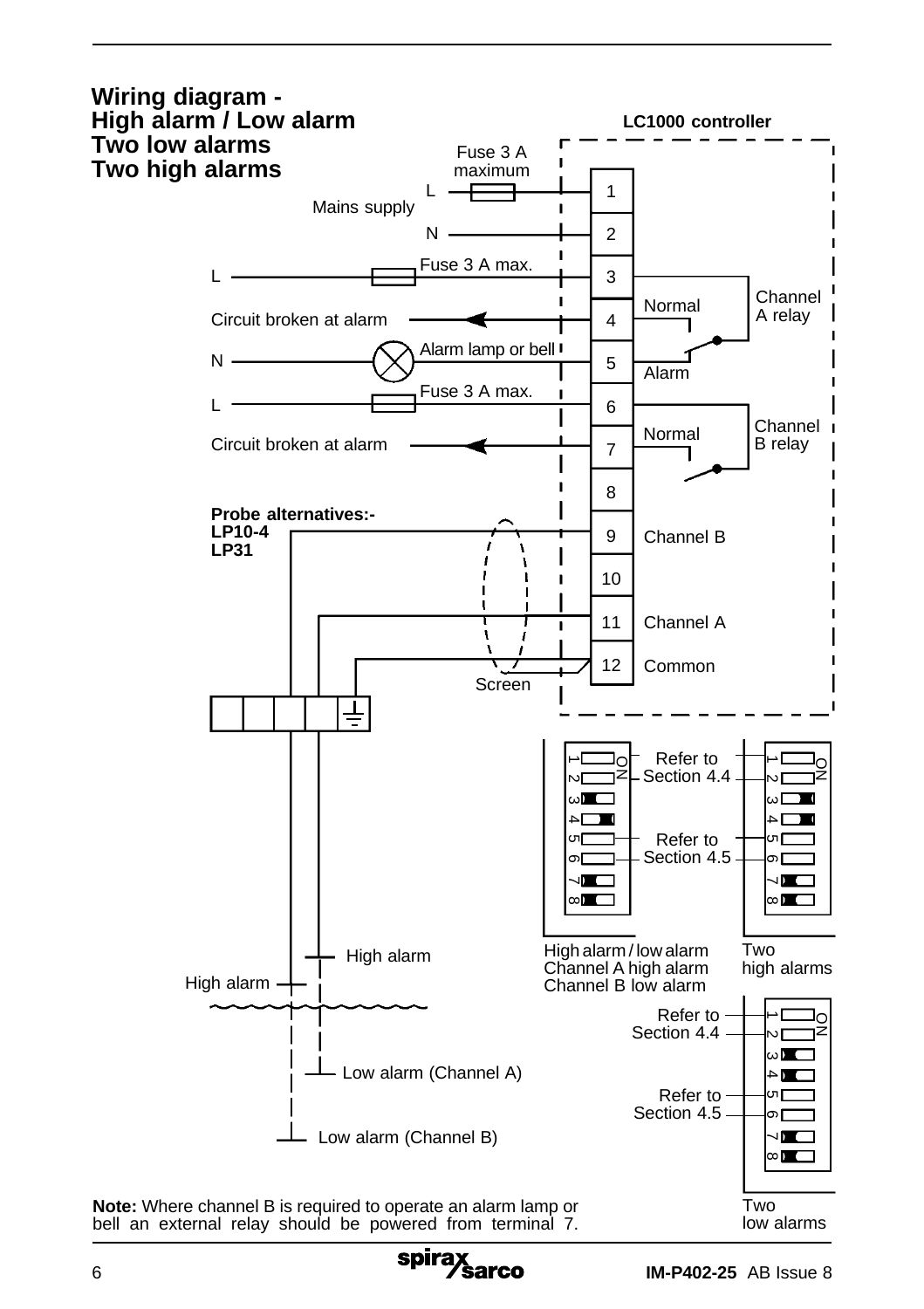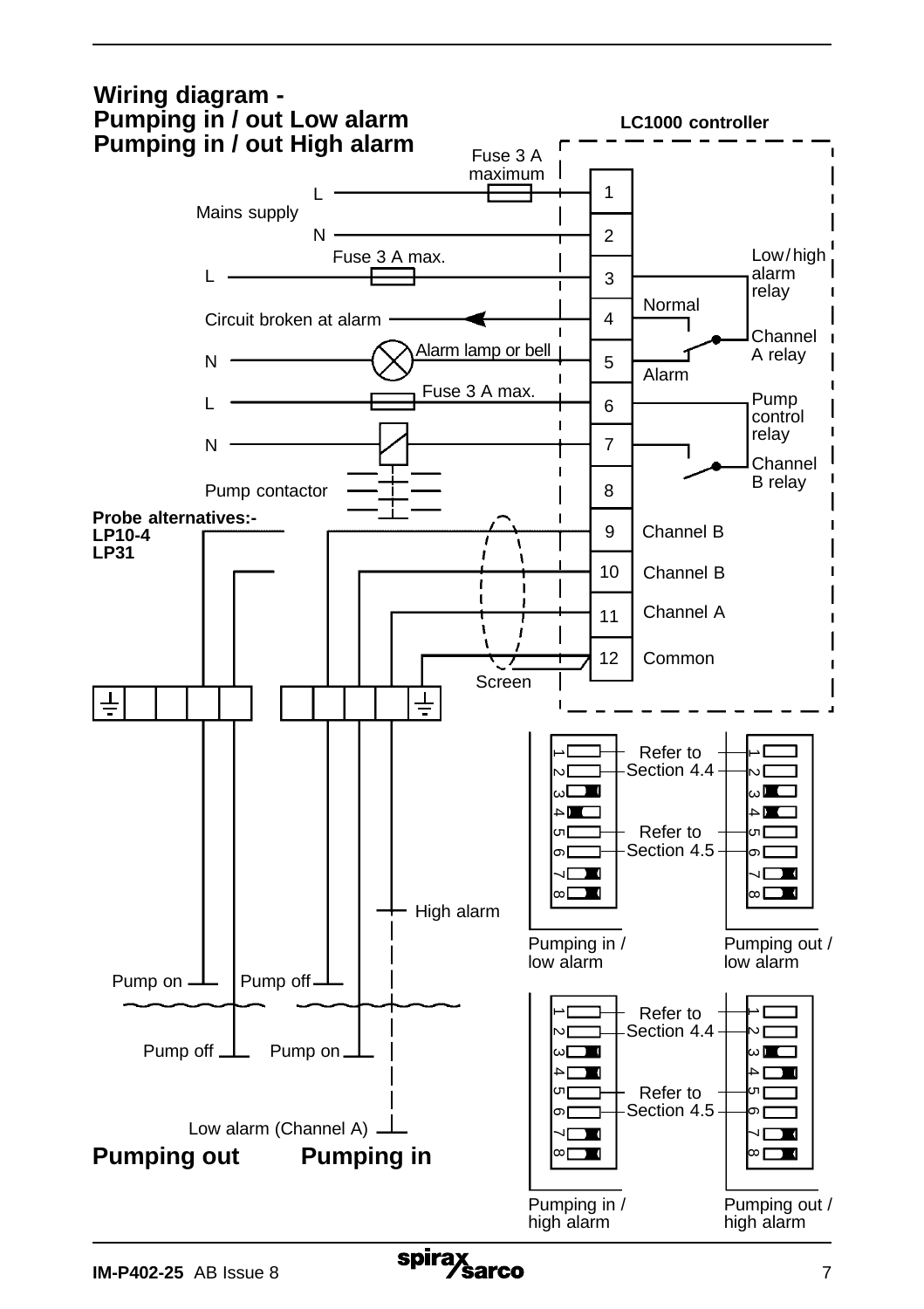

#### **WARNING**

**Mains supply to both controllers must be on the same phase and wired live to live (terminals 1 and 1) and neutral to neutral (terminals 2 and 2). The connections must not be reversed.**

**Note:** Pump controller Channel A must be set to 'High Alarm' (DIL switch 4 ON) in order to switch off the red LED.

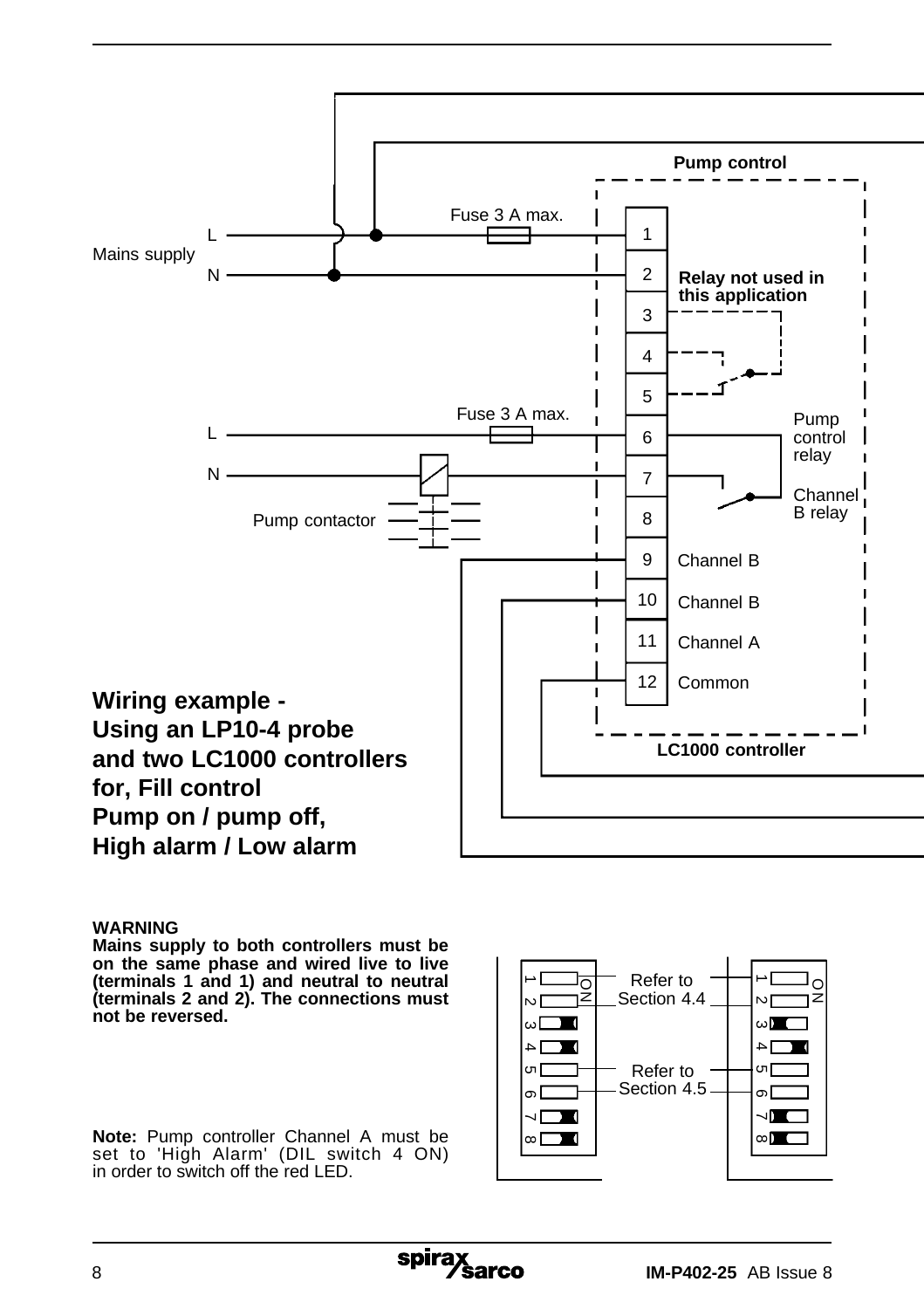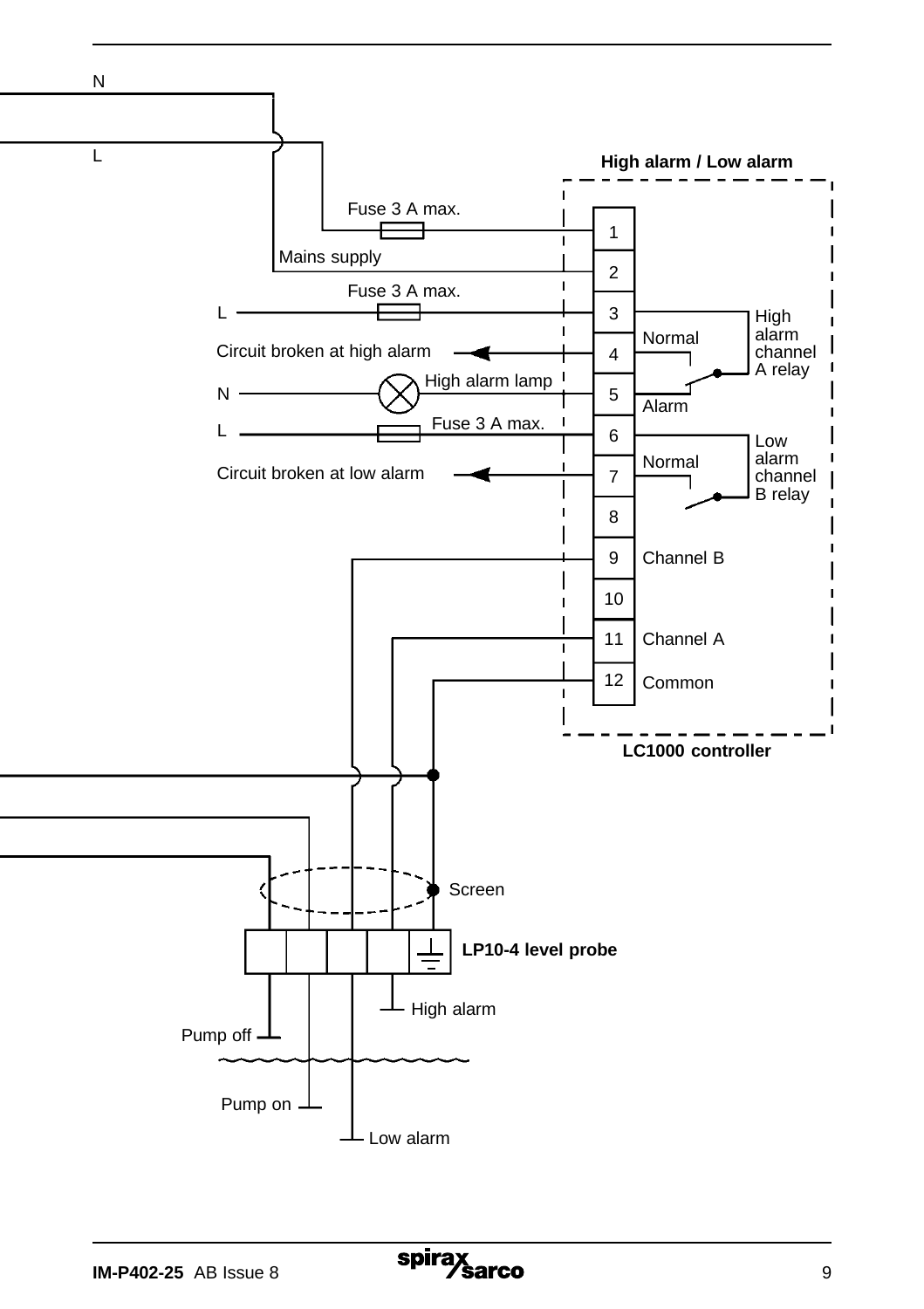# 6. Wiring diagram note

The wiring diagrams show water level control using a pump. Alternatively, a normally-closed solenoid valve could be used, wired to controller terminal 7.

### **WARNING**

**When two LC1000 controllers are connected to an LP10-4, it is essential that not only the mains wiring is on the same phase, but that live is wired to live (terminals 1 and 1) and neutral to neutral (terminals 2 and 2) on both controllers.**

## 7. Commissioning

Control and alarm levels are set by cutting the probe tips to length. For details see the probe instructions.

### **To commission the controller proceed as follows:-**

- **1.** Ensure the controller is set up for the correct functions and mains supply voltage.
- **2.** Alter the water level in the tank or boiler so that it is at a normal level. No alarms should be indicated.
- **3.** Press and hold in the test button for each alarm channel in turn. The test button simulates an alarm condition. Check that the relevant LED lights on the controller and that any associated alarm or control circuit operates correctly.
- **4.** Alter the water level to the high and /or low level condition(s). Check that the associated alarm circuit operates.
- **5.** Alter the water level to the pump-on level. Check that the pump starts and continues to run until the pump-off level is reached.

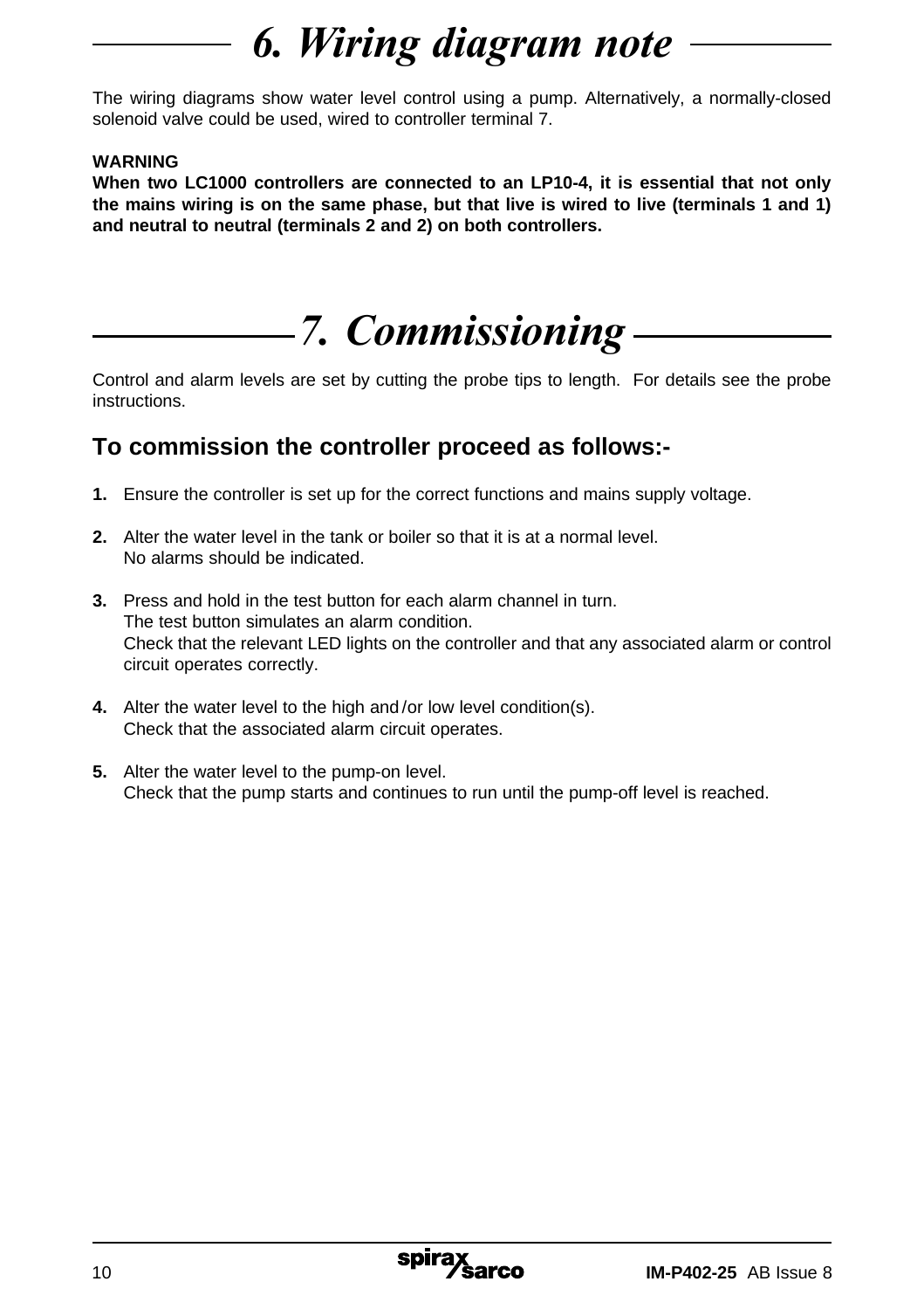

## 8. Maintenance

No special servicing or maintenance of the controller is necessary. Boiler water level controls and level alarms, however, do require regular testing and inspection. General guidance is given in Health and Safety Executive Guidance Note PM5. For specific instructions for the Spirax Sarco system please see separate literature.